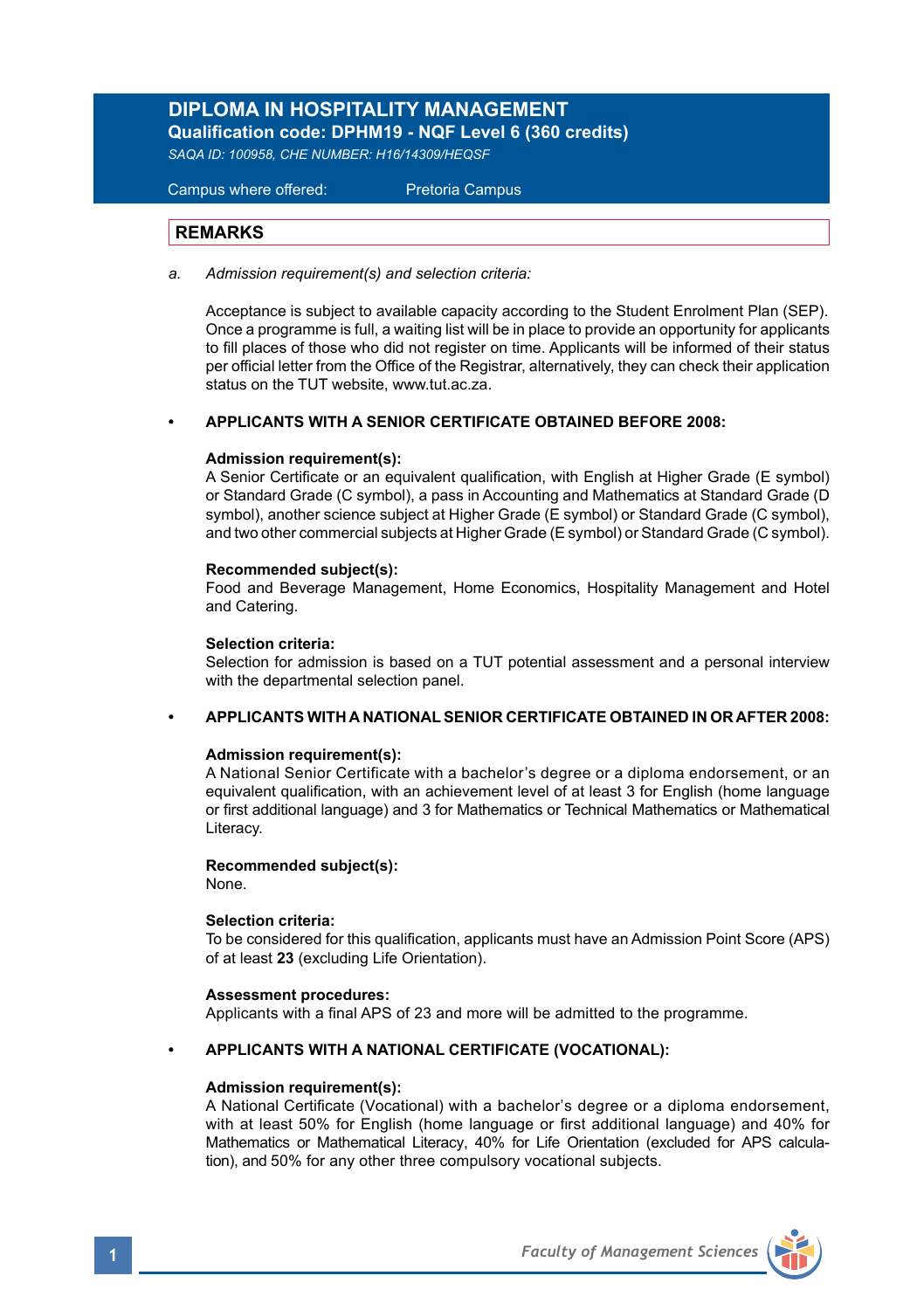The certificate must be in any of the following fields: accounting, computer science, economics, finance, hospitality, information technology, management, marketing, office administration or tourism.

### **Selection criteria:**

To be considered for this qualification, applicants must have an Admission Point Score (APS) of at least **23** (excluding Life Orientation).

### **Assessment procedures:**

Applicants with a final APS of 23 and more will be admitted to the programme.

- *b. Recognition of Prior Learning (RPL), equivalence and status:* See Chapter 30 of Students' Rules and Regulations.
- *c. Intake for the qualification:* January only.
- *d. Presentation:* Day classes.
- *e. Minimum duration:* Three years.
- *f. Exclusion and readmission:* See Chapter 2 of Students' Rules and Regulations.
- *g. Promotion:*

Students who do not pass all the modules set for a particular year of registration will be obliged to register strictly in accordance with the departmental class timetable, and with the approval of the Head of the Department, in the following academic year.

- *h. Textbooks:* Students are required to purchase textbooks.
- *i. Other requirements:*

The following must be submitted before the diploma will be issued:

- First-Aid Certificate.
- Reservation or Front Desk Reservation Certificate
- Pastel Certificate
- Wine Service Certificate.
- *j. Modules and practicals:*

Students will be required to attend certain activities and practicals in the evenings and on Saturdays and Sundays. Owing to the unique character and requirements of the hospitality industry, it is compulsory for students to work for a required number of weeks, according to the official timetable, at any of the practical training facilities of the Department, regardless of weekends, University holidays or public holidays. Students have to arrange their own transport to and from training facilities that are not situated at the Pretoria and Soshanguve campuses.

*k. WIL in Hospitality Management II and III:*

 Students are not allowed to register for WIL in Hospitality Management II if all the subjects of the first year have not been completed. Students are not allowed to register for WIL in Hospitality Management III if all the subjects of the second year have not been completed. See Chapter 5 of Students' Rules and Regulations.

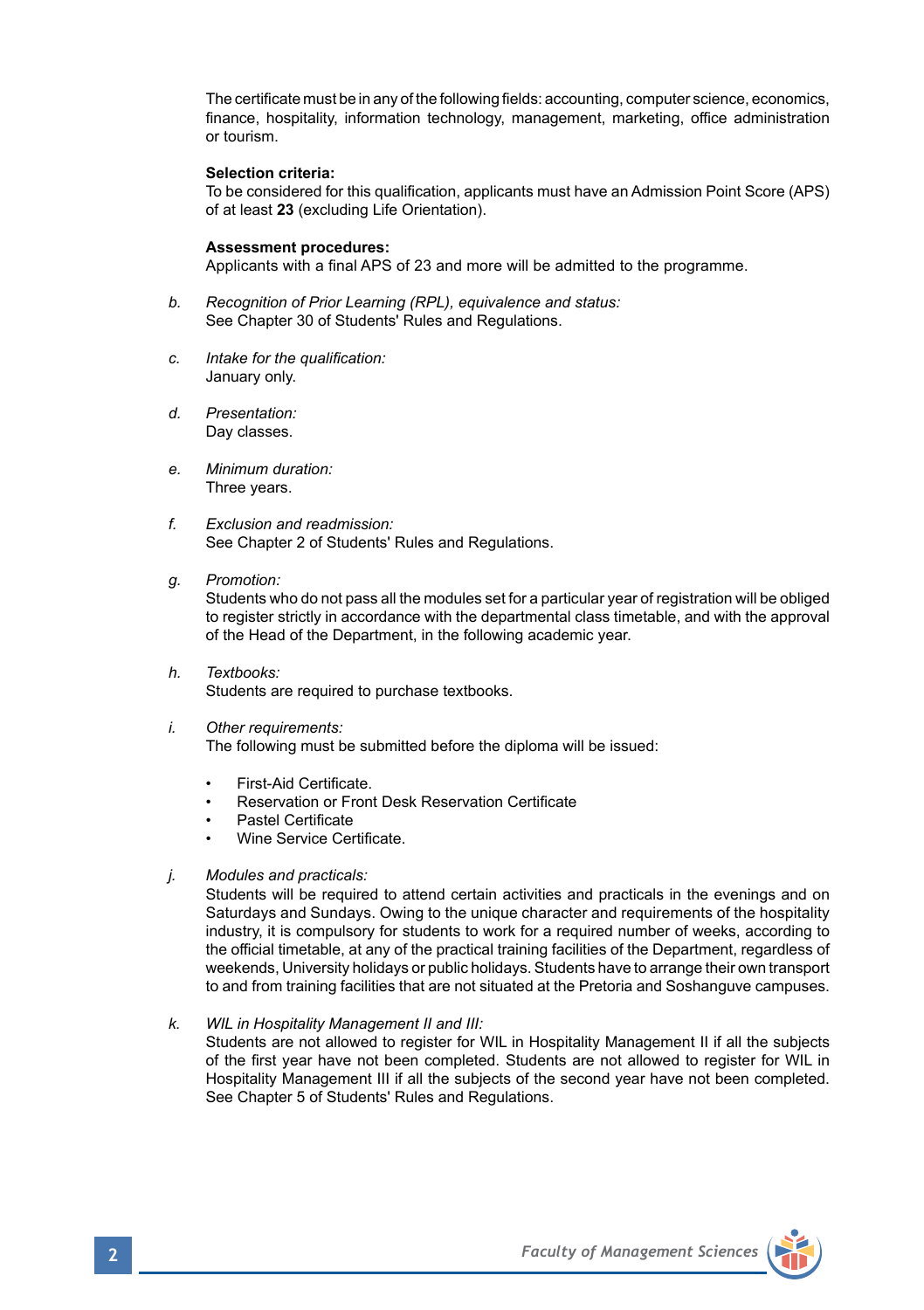# **CURRICULUM**

| <b>FIRST YEAR</b>                        |                                                        |              |               |                               |  |  |  |
|------------------------------------------|--------------------------------------------------------|--------------|---------------|-------------------------------|--|--|--|
| <b>CODE</b>                              | <b>MODULE</b>                                          | <b>NQF-L</b> | <b>CREDIT</b> | <b>PREREQUISITE MODULE(S)</b> |  |  |  |
| <b>CAP105X</b>                           | <b>Communication for Academic</b><br>Purposes          | (5)          | (10)          |                               |  |  |  |
| CPL105X                                  | <b>Computer Literacy</b>                               | (5)          | (10)          |                               |  |  |  |
| CSN <sub>105</sub> D                     | Culinary Studies and Nutrition I                       | (5)          | (30)          |                               |  |  |  |
| HFM105D                                  | <b>Hospitality Financial</b><br>Management I           | (5)          | (21)          |                               |  |  |  |
| <b>INL125D</b>                           | Information Literacy<br>(block module)                 | (5)          | (2)           |                               |  |  |  |
| LFS125X                                  | Life Skills (block module)                             | (5)          | (2)           |                               |  |  |  |
| <b>FIRST SEMESTER</b>                    |                                                        |              |               |                               |  |  |  |
| FBS115D                                  | Food and Beverage Studies I                            | (5)          | (15)          |                               |  |  |  |
| HHS115D                                  | Hospitality Health and Safety I                        | (5)          | (7)           |                               |  |  |  |
| <b>SECOND SEMESTER</b>                   |                                                        |              |               |                               |  |  |  |
| ACM115D<br><b>HMN115D</b>                | Accommodation Management I<br>Hospitality Management I | (5)<br>(5)   | (8)<br>(15)   |                               |  |  |  |
| TOTAL CREDITS FOR THE FIRST YEAR:<br>120 |                                                        |              |               |                               |  |  |  |

# **SECOND YEAR**

| Modules are offered in semesters as determined by the Department. |                                                                                                                 |                   |                     |                                                                              |  |  |  |  |
|-------------------------------------------------------------------|-----------------------------------------------------------------------------------------------------------------|-------------------|---------------------|------------------------------------------------------------------------------|--|--|--|--|
| <b>CODE</b>                                                       | <b>MODULE</b>                                                                                                   | <b>NQF-L</b>      | <b>CREDIT</b>       | <b>PREREQUISITE MODULE(S)</b>                                                |  |  |  |  |
| <b>FIRST OR SECOND SEMESTER</b>                                   |                                                                                                                 |                   |                     |                                                                              |  |  |  |  |
| CSN216D<br><b>FBS216D</b><br><b>HSM215D</b>                       | <b>Culinary Studies and Nutrition II</b><br>Food and Beverage Studies II<br><b>Hospitality Communication II</b> | (6)<br>(6)<br>(5) | (19)<br>(37)<br>(4) | Culinary Studies and Nutrition I<br>Food and Beverage Studies I              |  |  |  |  |
| <b>HMN216D</b><br>HFM216D                                         | <b>Hospitality Management II</b><br><b>Hospitality Financial</b><br>Management II                               | (6)<br>(6)        | (8)<br>(7)          | <b>Hospitality Management I</b><br><b>Hospitality Financial Management I</b> |  |  |  |  |
| <b>HXP215D</b>                                                    | WIL in Hospitality Management II<br>(on completion of all first-year<br>modules)                                | (5)               | (30)                |                                                                              |  |  |  |  |
| SRE215D                                                           | Service Excellence I                                                                                            | (5)               | (7)                 |                                                                              |  |  |  |  |
|                                                                   | plus one of the following modules:                                                                              |                   |                     |                                                                              |  |  |  |  |
| ACM216D<br><b>FBO216D</b>                                         | Accommodation Management II<br>Food and Beverage Operations II (6)                                              | (6)               | (8)<br>(8)          | Accommodation Management I<br>Food and Beverage Studies I                    |  |  |  |  |
|                                                                   | TOTAL CREDITS FOR THE SECOND YEAR:                                                                              | 120               |                     |                                                                              |  |  |  |  |

### **THIRD YEAR**

### **Modules are offered in semesters as determined by the Department.**

| <b>CODE</b>           | <b>MODULE</b>                                               | NOF-L | <b>CREDIT</b> | <b>PREREQUISITE MODULE(S)</b> |  |
|-----------------------|-------------------------------------------------------------|-------|---------------|-------------------------------|--|
| <b>FIRST SEMESTER</b> |                                                             |       |               |                               |  |
| HIS316D               | <b>Hospitality Management</b><br><b>Information Systems</b> | (6)   | (7)           |                               |  |

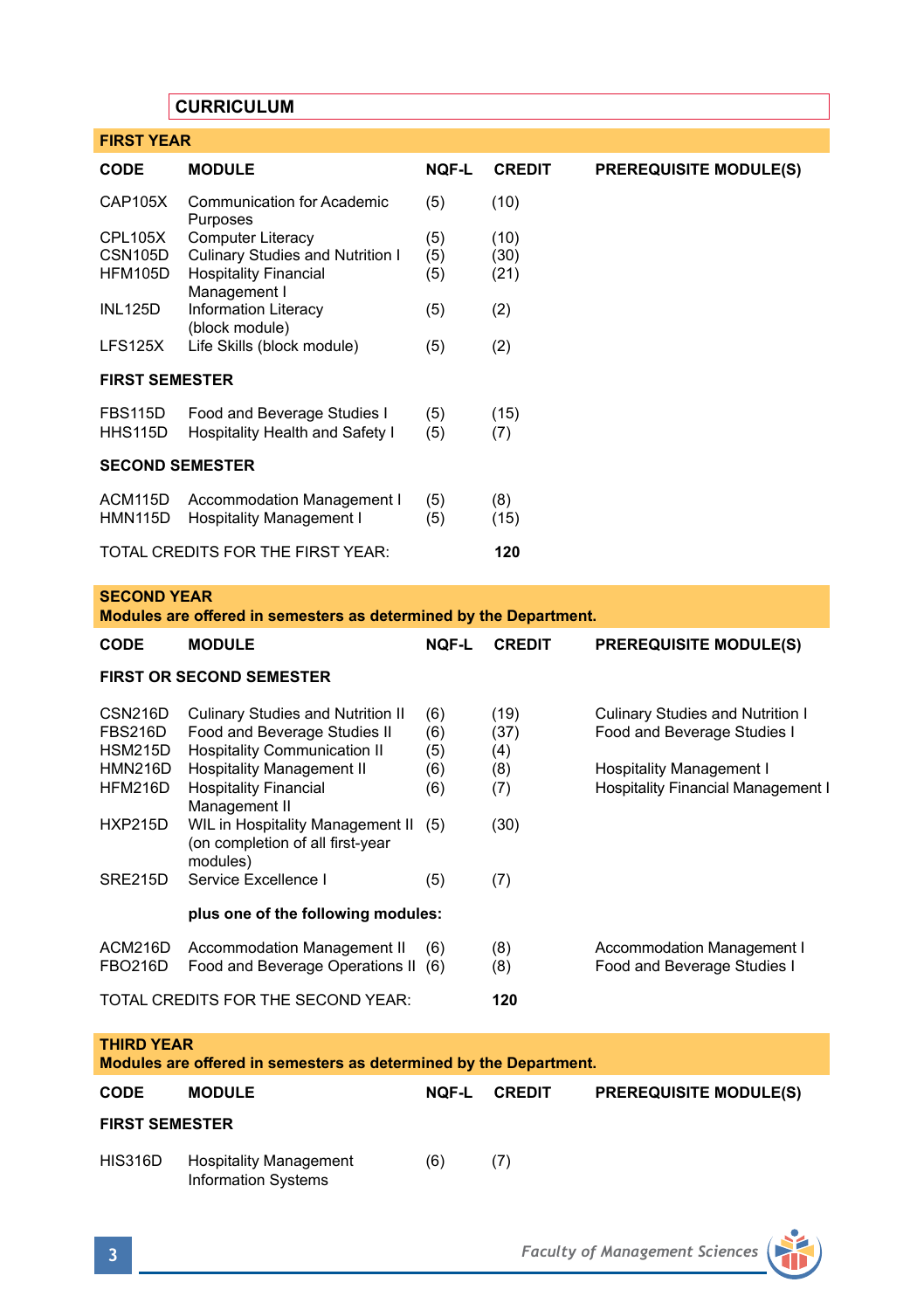HFM316D Hospitality Financial (6) (8) Hospitality Financial Management II Management III HIL316D Hospitality Industry Law (6) (7)<br>HMN316D Hospitality Management III (6) (15) HMN316D Hospitality Management III (6) (15) Hospitality Management II **plus one of the following modules:**  CSN316D Culinary Studies and Nutrition III (6) (15) Culinary Studies and Nutrition II Hospitality Banqueting Management **plus one of the following modules:**  ACM316D Accommodation Management III (6) (8) Accommodation Management II<br>
FBO316D Food and Beverage (6) (8) Food and Beverage Operations (6) (8) Food and Beverage Operations II Operations III TOTAL CREDITS FOR THE SEMESTER: 60 **SECOND SEMESTER** HXP316D WIL in Hospitality Management III (6) (60) (on completion of all first- and second-year modules) TOTAL CREDITS FOR THE SEMESTER: 60 TOTAL CREDITS FOR THE THIRD YEAR: **120** TOTAL CREDITS FOR THE QUALIFICATION: **360**

# **MODULE INFORMATION (OVERVIEW OF SYLLABUS)**

The syllabus content is subject to change to accommodate industry changes. Please note that a more detailed syllabus is available at the Department or in the study guide that is applicable to a particular module. At time of publication, the syllabus content was defined as follows:

**A**

### **ACCOMMODATION MANAGEMENT I (ACM115D) 1 X 3-HOUR PAPER**

*(Module custodian: Department of Hospitality Management)*

Knowledge, understanding and skills related to the concepts of housekeeping operations in the Hospitality industry. (Total tuition time: ± 80 hours)

ACCOMMODATION MANAGEMENT II (ACM216D) **1 X 3-HOUR PAPER** 

*(Module custodian: Department of Hospitality Management)*

Knowledge and application skills related to the concepts of front office- accommodation management in the Hospitality industry. (Total tuition time: ± 80 hours)

### ACCOMMODATION MANAGEMENT III (ACM316D) **1 X 3-HOUR PAPER** *(Module custodian: Department of Hospitality Management)*

Concepts of accommodation management in planning and evaluation of the Hospitality industry including resorts, cruises, events and attractions. (Total tuition time: ± 80 hours)

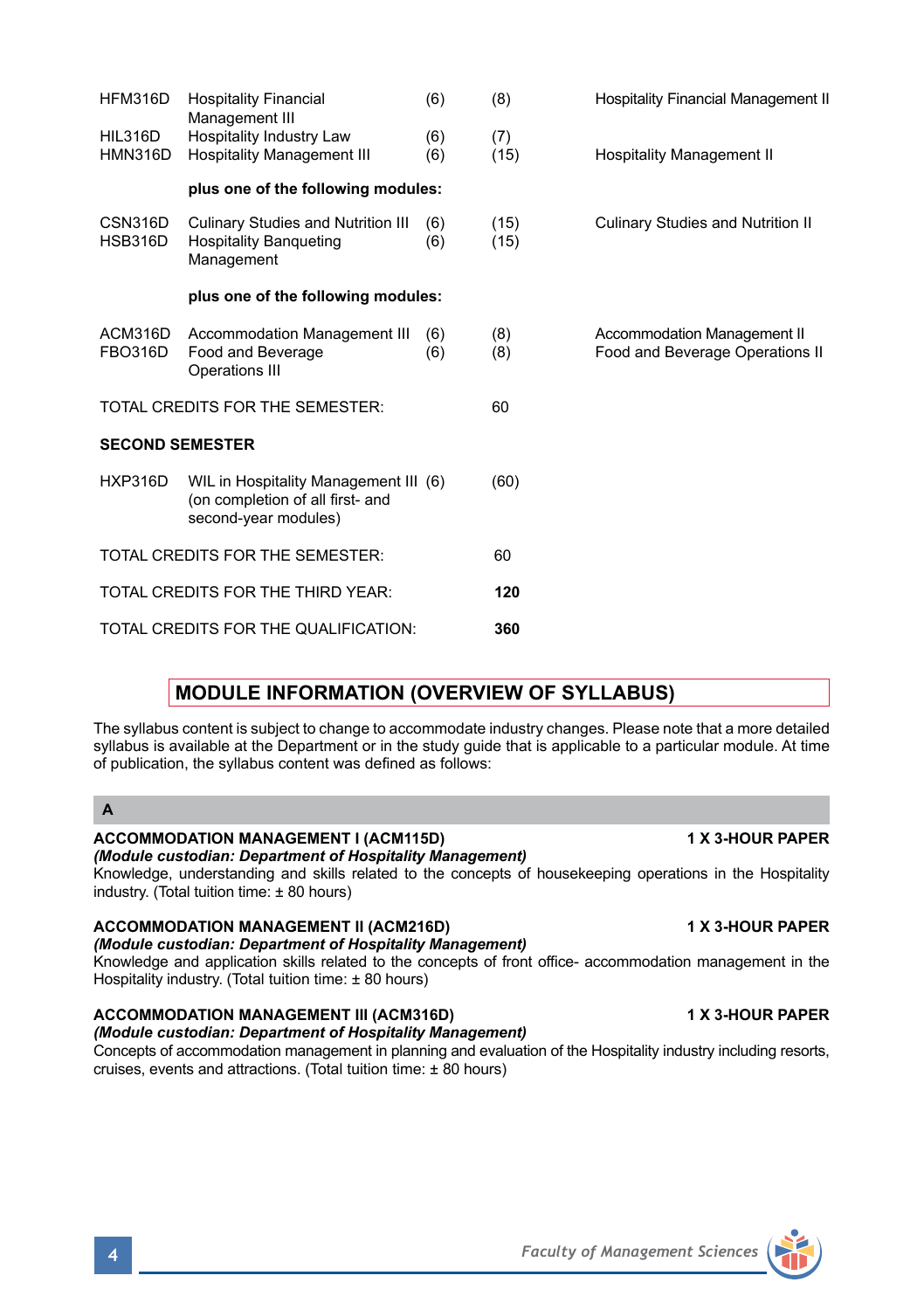# **COMMUNICATION FOR ACADEMIC PURPOSES (CAP105X) 1 X 3-HOUR PAPER**

### *(Module custodian: Department of Applied Languages)*

A workable knowledge of English is an essential skill for any graduate who is required to conduct themselves successfully in a professional working environment. This module will equip students with the competencies required to compose a selection of written texts related to communicating both internally and externally within a professional environment. In addition, the module includes strategies that are essential for the effective communication in various situations, including small groups to avoid unproductive conflict, a multicultural context, etc. (Total tuition time: not available)

# **COMPUTER LITERACY (CPL105X)** CONTINUOUS ASSESSMENT

# *(Module custodian: End User Computing Unit)*

Students have to acquire foundational knowledge in computing fundamentals, essential digital skills in key applications based on MS Office Suite and network basics (i.e. MS Outlook and Internet). Students will do online exams that are mapped with SAQA. (Total tuition time: not available)

# **CULINARY STUDIES AND NUTRITION I (CSN105D) 1 X 3-HOUR PAPER**

*(Module custodian: Department of Hospitality Management)*

Introduce the basic understanding of nutrition and balanced food preparation, to ensure the application of healthy food choices in food preparation and dietary planning. (Total tuition time:  $\pm$  300 hours)

### **CULINARY STUDIES AND NUTRITION II (CSN216D) 1 X 3-HOUR PAPER** *(Module custodian: Department of Hospitality Management)*

Introduce meals preparation and promote healthy diet in different given situations and environments. (Total tuition time: ± 150 hours)

# **CULINARY STUDIES AND NUTRITION III (CSN316D) 1 X 3-HOUR PAPER**

*(Module custodian: Department of Hospitality Management)* Performing operational culinary services in the hospitality industry, by displaying an understanding of food tech-

nology and food systems; different national and international food trends; and different menu specifications to suit the diverse hospitality culinary needs. (Total tuition time: ± 150 hours)

### **F**

# **FOOD AND BEVERAGE OPERATIONS II (FBO216D) 1 X 3-HOUR PAPER**

### *(Module custodian: Department of Hospitality Management)*

Knowledge and understanding of foundations and operational functions of foodservice operations. (Total tuition time: ± 120 hours)

### **FOOD AND BEVERAGE OPERATIONS III (FBO316D) 1 X 3-HOUR PAPER** *(Module custodian: Department of Hospitality Management)*

### Application of principles of production procedures, interpretation of outsourcing contracts, and layout planning of the food service unit. (Total tuition time: ± 120 hours)

# **FOOD AND BEVERAGE STUDIES I (FBS115D) 1 X 3-HOUR PAPER**

# *(Module custodian: Department of Hospitality Management)*

Knowledge, understanding and skills related to the concepts of food and beverage services in the Hospitality industry. (Total tuition time: ± 120 hours)

# **FOOD AND BEVERAGE STUDIES II (FBS216D)** 1 X 3-HOUR PAPER

*(Module custodian: Department of Hospitality Management)* Application and presentation of skills related to the concepts of food and beverage services in the Hospitality industry. (Total tuition time: ± 120 hours)

### **H**

### **HOSPITALITY BANQUETING MANAGEMENT (HSB316D) 1 X 3-HOUR PAPER** *(Module custodian: Department of Hospitality Management)*

Source and apply general information on the structure and operations of the event industry necessary to coordinate event. (Total tuition time: ± 150 hours)

# **5** *Faculty of Management Sciences*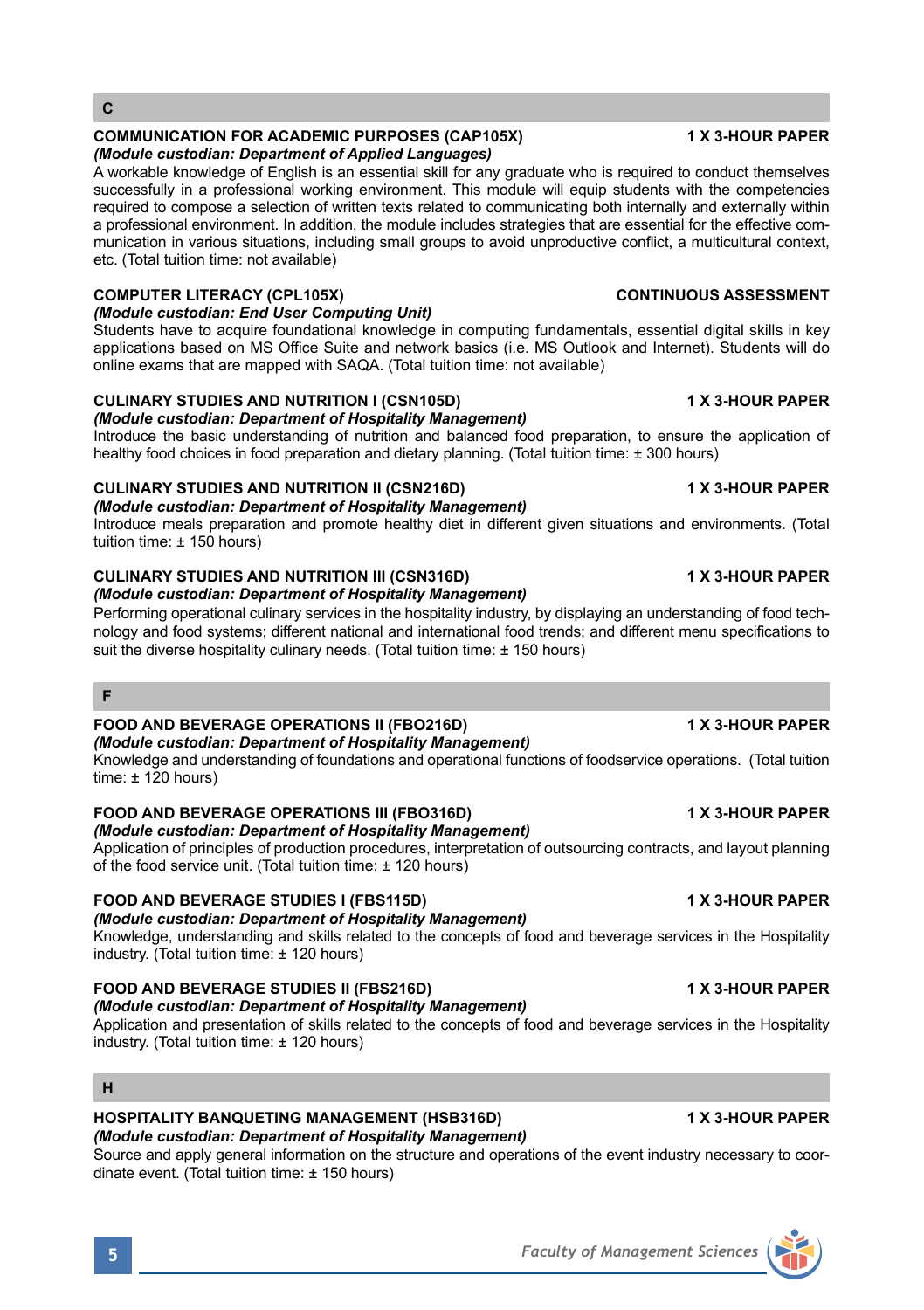### **HOSPITALITY COMMUNICATION II (HSM215D) 1 X 3-HOUR PAPER**

### *(Module custodian: Department of Applied Languages)*

Identifying various communication skills and techniques (oral, written, visual) to promote communication in the hospitality industry. (Total tuition time:  $\pm 60$  hours)

### **HOSPITALITY FINANCIAL MANAGEMENT I (HFM105D) 1 X 3-HOUR PAPER**

*(Module custodian: Department of Hospitality Management)* Basic managerial accounting principles, applied to the hospitality industry. (Total tuition time: ± 130 hours)

### **HOSPITALITY FINANCIAL MANAGEMENT II (HFM216D) 1 X 3-HOUR PAPER**

*(Module custodian: Department of Hospitality Management)* Application of hospitality financial decision-making tools and hospitality cost management. (Total tuition time:

 $± 130$  hours)

### **HOSPITALITY FINANCIAL MANAGEMENT III (HFM316D) 1 X 3-HOUR PAPER**

*(Module custodian: Department of Hospitality Management)*

Financial management principles that contribute to effective planning and control by means of operational budgets. An introduction to ratio analysis of financial statements of a hospitality enterprise in order to make sound financial management decisions. (Total tuition time: ± 130 hours)

### **HOSPITALITY HEALTH AND SAFETY I (HHS115D) 1 X 3-HOUR PAPER**

### *(Module custodian: Department of Hospitality Management)*

Knowledge, understanding and skills related to the concepts of occupational safety and regulations in the hospitality industry. (Total tuition time: ± 70 hours)

### **HOSPITALITY INDUSTRY LAW (HIL316D) 1 X 3-HOUR PAPER**

*(Module custodian: Department of Law)*

Interpret basic legal knowledge associated with the tourism and hospitality environment. (Total tuition time:  $+70$  hours)

### **HOSPITALITY MANAGEMENT I (HMN115D) 1 X 3-HOUR PAPER**

### *(Module custodian: Department of Hospitality Management)*

A range of business skills that are applicable to the hospitality industry, and which contribute to effective decision-making and the execution of operations. (Total tuition time: ± 100 hours)

### **HOSPITALITY MANAGEMENT II (HMN216D) 1 X 3-HOUR PAPER**

### *(Module custodian: Department of Hospitality Management)*

The concepts of recruitment, selection, induction, training and development, remuneration and the termination of employment. (Total tuition time: ± 130 hours)

### **HOSPITALITY MANAGEMENT III (HMN316D) 1 X 3-HOUR PAPER**

### *(Module custodian: Department of Hospitality Management)*

Exposed in as many functional areas in the hotel, food and beverage, banqueting housekeeping and front office unit as possible and also provide the student with the opportunity to interact with various staff members at different levels in the workplace. (Total tuition time: ± 150 hours)

### **HOSPITALITY MANAGEMENT INFORMATION SYSTEMS (HIS316D) CONTINUOUS ASSESSMENT** *(Module custodian: Department of Hospitality Management)*

Use hospitality information systems mechanisms to deliver processed data to management and to facilitate the decision-making process in any hospitality unit. (Total tuition time: ± 70 hours)

### **INFORMATION LITERACY (INL125D) CONTINUOUS ASSESSMENT**

### *(Module custodian: Directorate of Library and Information Services)*

Introduction of information literacy. Development of a search strategy and application of a search string to search engines and academic databases. Evaluation of information sources. Ethical and legal use of information. (Total tuition time: not available)



**I**